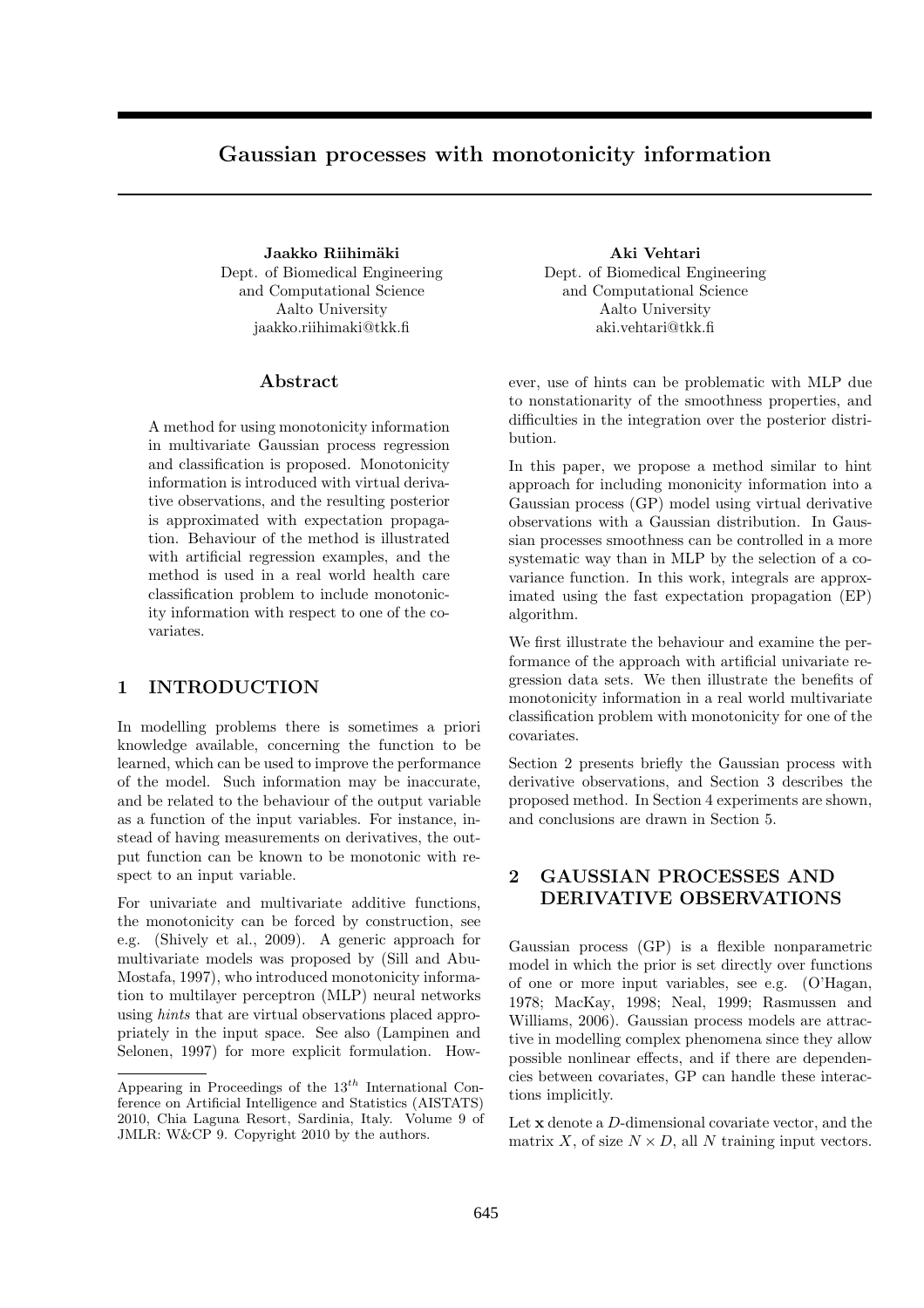We assume a zero mean Gaussian process prior

$$
p(\mathbf{f}|X) = \mathcal{N}(\mathbf{f}|\mathbf{0}, K(X, X)),\tag{1}
$$

where  $f$  is a vector of  $N$  latent values. The covariance matrix  $K(X, X)$  between the latent values depends on the covariates, and is determined by the covariance function. Throughout this work, we use the stationary squared exponential covariance function, which produces smooth functions, given by

Cov 
$$
[f^{(i)}, f^{(j)}] = K(\mathbf{x}^{(i)}, \mathbf{x}^{(j)})
$$
  
=  $\eta^2 \exp\left(-\frac{1}{2}\sum_{d=1}^D \rho_d^{-2}(x_d^{(i)} - x_d^{(j)})^2\right)$ , (2)

where  $\eta$  and  $\rho = {\rho_1, \ldots, \rho_D}$  are the hyperparameters of the GP model.

In the regression case, having the vector  $\bf{y}$  of N noisy outputs, we assume the Gaussian relationship between the latent function values and the noisy observations

$$
p(\mathbf{y}|\mathbf{f}) = \mathcal{N}(\mathbf{y}|\mathbf{f}, \sigma^2 I),
$$

where  $\sigma^2$  is the noise variance and I is the identity matrix. Given the training data  $X$  and  $\mathbf{v}$ , the conditional predictive distribution for a new covariate vector  $\mathbf{x}^*$  is Gaussian with mean and variance

$$
E[f^*|\mathbf{x}^*, \mathbf{y}, X, \theta] = K(\mathbf{x}^*, X)(K(X, X) + \sigma^2 I)^{-1} \mathbf{y}
$$
 (3)  
Var[f^\*|\mathbf{x}^\*, \mathbf{y}, X, \theta] = K(\mathbf{x}^\*, \mathbf{x}^\*) - K(\mathbf{x}^\*, X)  

$$
\times (K(X, X) + \sigma^2 I)^{-1} K(X, \mathbf{x}^*),
$$
 (4)

where  $\boldsymbol{\theta} = \{\eta, \boldsymbol{\rho}, \sigma\}.$ 

 $=$ 

Instead of integrating out the hyperparameters, for simplicity we find a point estimate for the values of the hyperparameters  $\theta$ , by optimising the marginal likelihood

$$
p(\mathbf{y}|X,\boldsymbol{\theta}) = \int p(\mathbf{y}|\mathbf{f},\boldsymbol{\theta})p(\mathbf{f}|X,\boldsymbol{\theta})d\mathbf{f},
$$

and in the computations we use the logarithm of the marginal likelihood

$$
\log p(\mathbf{y}|X,\boldsymbol{\theta}) = -\frac{1}{2}\mathbf{y}^T (K(X,X) + \sigma^2 I)^{-1}\mathbf{y}
$$

$$
-\frac{1}{2}\log |K(X,X) + \sigma^2 I| - \frac{N}{2}\log(2\pi).
$$

The derivative of a Gaussian process remains a Gaussian process because differentiation is a linear operator, e.g., (Rasmussen, 2003; Solak et al., 2003). This makes it possible to include derivative observations in the GP model, or to compute predictions about derivatives. The mean of the derivative is equal to the derivative of the latent mean

$$
E\left[\frac{\partial f^{(i)}}{\partial x_d^{(i)}}\right] = \frac{\partial E\left[f^{(i)}\right]}{\partial x_d^{(i)}}.
$$

Likewise, the covariance between a partial derivative and a function value satisfies

$$
Cov\left[\frac{\partial f^{(i)}}{\partial x_d^{(i)}}, f^{(j)}\right] = \frac{\partial}{\partial x_d^{(i)}} Cov\left[f^{(i)}, f^{(j)}\right],
$$

and the covariance between partial derivatives

$$
Cov\left[\frac{\partial f^{(i)}}{\partial x_d^{(i)}}, \frac{\partial f^{(j)}}{\partial x_g^{(j)}}\right] = \frac{\partial^2}{\partial x_d^{(i)} \partial x_g^{(j)}} Cov\left[f^{(i)}, f^{(j)}\right].
$$

For the squared exponential covariance function (2), the covariances between function values and partial derivatives are given by

$$
Cov\left[\frac{\partial f^{(i)}}{\partial x_g^{(i)}}, f^{(j)}\right] = \eta^2 \exp\left(-\frac{1}{2} \sum_{d=1}^D \rho_d^{-2} (x_d^{(i)} - x_d^{(j)})^2\right) \times (-\rho_g^{-2} (x_g^{(i)} - x_g^{(j)})),
$$

and between partial derivatives by

$$
Cov\left[\frac{\partial f^{(i)}}{\partial x_g^{(i)}}, \frac{\partial f^{(j)}}{\partial x_h^{(j)}}\right] = \eta^2 \exp\left(-\frac{1}{2} \sum_{d=1}^D \rho_d^{-2} (x_d^{(i)} - x_d^{(j)})^2\right)
$$

$$
\times \rho_g^{-2} \left(\delta_{gh} - \rho_h^{-2} (x_h^{(i)} - x_h^{(j)}) (x_g^{(i)} - x_g^{(j)})\right),
$$

where  $\delta_{gh} = 1$  if  $g = h$ , and 0 otherwise. For instance, having observed the values of y, mean of the derivative of the latent function f with respect to the dimension  $d$ , is

$$
E\left[\frac{\partial f^*}{\partial x_d^*}\right] = \frac{\partial K(\mathbf{x}^*, X)}{\partial x_d^*} (K(X, X) + \sigma^2 I)^{-1} \mathbf{y},
$$

and the variance

$$
\operatorname{Var}\left[\frac{\partial f^*}{\partial x_d^*}\right] = \frac{\partial^2 K(\mathbf{x}^*, \mathbf{x}^*)}{\partial x_d^* \partial x_d^*} - \frac{\partial K(\mathbf{x}^*, X)}{\partial x_d^*} \times (K(X, X) + \sigma^2 I)^{-1} \frac{\partial K(X, \mathbf{x}^*)}{\partial x_d^*},
$$

similar to the equations (3) and (4). To use the derivative observations in the Gaussian process, the observation vector y can be extended to include also the derivative observations, and the covariance matrix between the observations can be extended to include the covariances between the observations and partial derivatives, and the covariances between the partial derivatives.

## 3 EXPRESSING MONOTONICITY INFORMATION

In this section we present the method for introducing monotonicity information to a Gaussian process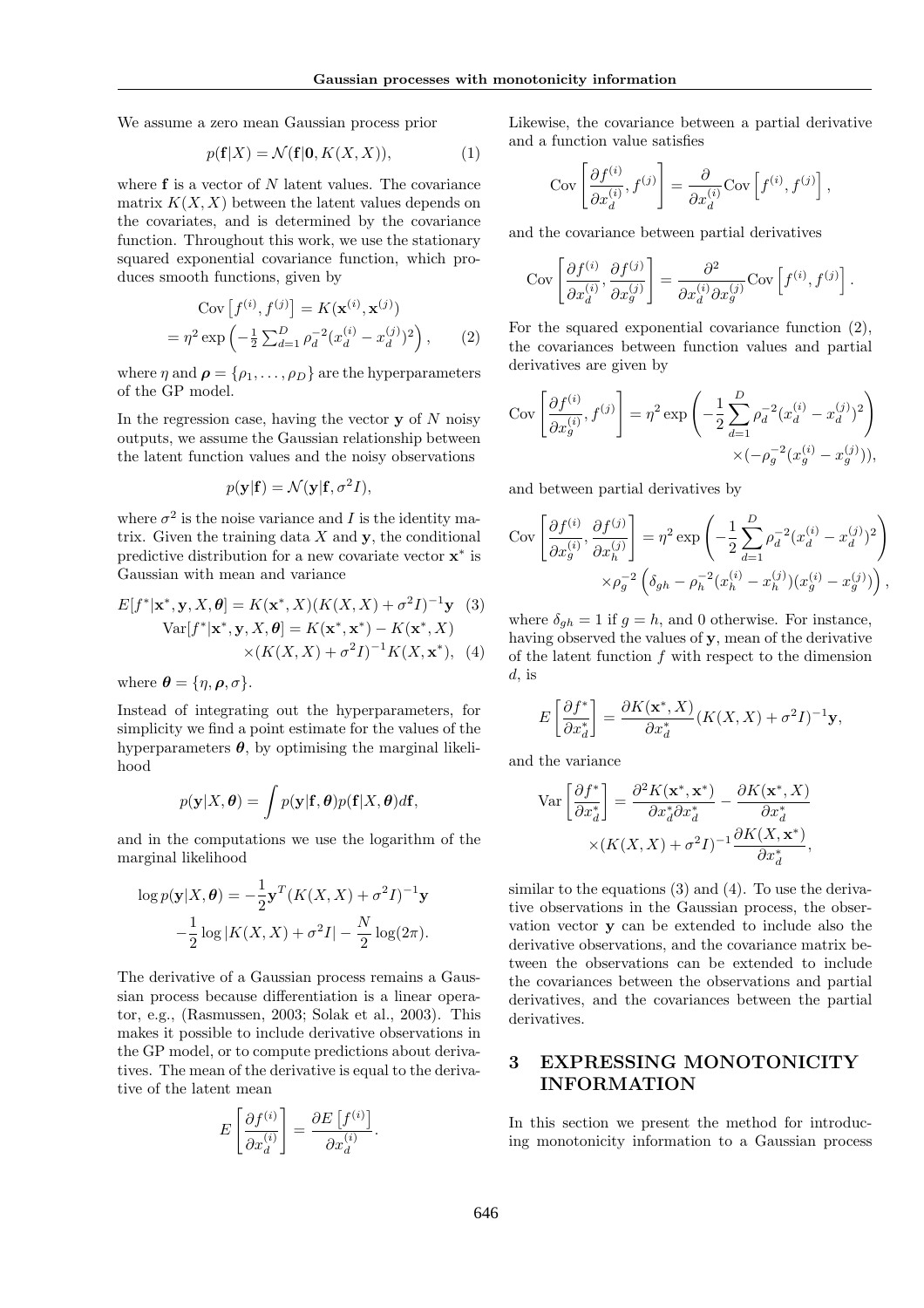model. Instead of evaluating the derivative everywhere, it is possible to choose a finite number of locations where the derivative is evaluated when the function is smooth.

Monotonicity conditions are the following: at the operating point  $\mathbf{x}^{(i)}$ , the derivative of the target function is non-negative with respect to the input dimension  $d_i$ . We use the notation  $m_{d_i}^{(i)}$  $d_i^{(i)}$  for the derivative information where monotonicity is with respect to the dimension  $d_i$  at the location  $\mathbf{x}^{(i)}$ . We denote with **m** a set of M derivative points inducing the monotonicity at the operating points  $X_m$  (the matrix of size  $M \times D$ ).

To express this monotonicity, the following probit likelihood

$$
p\left(m_{d_i}^{(i)}\Big|\frac{\partial f^{(i)}}{\partial x_{d_i}^{(i)}}\right) = \Phi\left(\frac{\partial f^{(i)}}{\partial x_{d_i}^{(i)}}\frac{1}{\nu}\right)
$$
(5)  

$$
\Phi(z) = \int_{-\infty}^{z} \mathcal{N}(t|0,1)dt,
$$

is assumed for the derivative observation. By using the probit function instead of step function the likelihood tolerates small errors. The probit function in (5) approaches the step function when  $\nu \rightarrow 0$ , and in all experiments in this work we fixed  $\nu = 10^{-6}$ . However, it is possible to adjust the steepness of the step, and thereby control the strictness of monotonicity information with the parameter  $\nu$  in the likelihood.

To include the information from this likelihood into the GP model, the expectation propagation algorithm (Minka, 2001) is used to form virtual derivative observations.

For now we assume we have a set of locations  $X_m$ where the function is known to be monotonic. By assuming a zero mean Gaussian process prior (1) for latent function values, the joint prior for latent values and derivatives is given by

$$
p(\mathbf{f}, \mathbf{f}' | X, X_m) = \mathcal{N}(\mathbf{f}_{\text{joint}} | \mathbf{0}, K_{\text{joint}}),
$$

where

$$
\mathbf{f}_{\text{joint}} = \left[ \begin{array}{c} \mathbf{f} \\ \mathbf{f}' \end{array} \right], \text{and} \quad K_{\text{joint}} = \left[ \begin{array}{cc} K_{\mathbf{f}, \mathbf{f}} & K_{\mathbf{f}, \mathbf{f}'} \\ K_{\mathbf{f}', \mathbf{f}} & K_{\mathbf{f}', \mathbf{f}'} \end{array} \right].
$$
 (6)

In  $(6)$   $f'$  is used as a shorthand notation for the derivative of latent function f with respect to some of the input dimensions, and the subscripts of  $K$  denote the variables between which the covariance is computed.

Using the Bayes rule, the joint posterior is obtained by

$$
p(\mathbf{f}, \mathbf{f}'|\mathbf{y}, \mathbf{m}) = \frac{1}{Z} p(\mathbf{f}, \mathbf{f}'|X, X_m) p(\mathbf{y}|\mathbf{f}) p(\mathbf{m}|\mathbf{f}') \tag{7}
$$

where

$$
p(\mathbf{m}|\mathbf{f}') = \prod_{i=1}^{M} \Phi\left(\frac{\partial f^{(i)}}{\partial x_{d_i}^{(i)}} \frac{1}{\nu}\right)
$$
(8)

and the normalisation term is

$$
Z = \int p(\mathbf{f}, \mathbf{f}' | X, X_m) p(\mathbf{y} | \mathbf{f}) p(\mathbf{m} | \mathbf{f}') d\mathbf{f} d\mathbf{f}'.
$$

Since the likelihood for the derivative observations in (8) is not Gaussian, the posterior is analytically intractable. We apply the EP algorithm, and compute the Gaussian approximation for the posterior distribution. The local likelihood approximations given by EP are then used in the model as virtual derivative observations, in addition to the observations y.

The EP algorithm approximates the posterior distribution in (7) with

$$
q(\mathbf{f}, \mathbf{f}'|\mathbf{y}, \mathbf{m}) = \frac{1}{Z_{\text{EP}}} p(\mathbf{f}, \mathbf{f}'|X, X_m) p(\mathbf{y}|\mathbf{f})
$$

$$
\times \prod_{i=1}^{M} t_i(\tilde{Z}_i, \tilde{\mu}_i, \tilde{\sigma}_i^2),
$$

where  $t_i(\tilde{Z}_i, \tilde{\mu}_i, \tilde{\sigma}_i^2) = \tilde{Z}_i \mathcal{N}(f'_i | \tilde{\mu}_i, \tilde{\sigma}_i^2)$  are local likelihood approximations with site parameters  $\tilde{Z}_i$ ,  $\tilde{\mu}_i$  and  $\tilde{\sigma}_i^2$ . The posterior is a product of Gaussian distributions, and can be simplified to

$$
q(\mathbf{f}, \mathbf{f}'|\mathbf{y}, \mathbf{m}) = \mathcal{N}(\mathbf{f}_{\text{joint}}|\boldsymbol{\mu}, \boldsymbol{\Sigma}).
$$
\n(9)

The posterior mean is  $\mu = \sum_{i=1}^{\infty} \tilde{\mu}_{joint}$  and the covariance  $\Sigma = (K_{\text{joint}}^{-1} + \tilde{\Sigma}_{\text{joint}}^{-1})^{-1}$ , where

$$
\tilde{\boldsymbol{\mu}}_{\text{joint}} = \left[ \begin{array}{c} \mathbf{y} \\ \tilde{\boldsymbol{\mu}} \end{array} \right], \quad \text{and} \quad \tilde{\Sigma}_{\text{joint}} = \left[ \begin{array}{cc} \sigma^2 I & 0 \\ 0 & \tilde{\Sigma} \end{array} \right]. \tag{10}
$$

In (10)  $\tilde{\mu}$  is the vector of site means  $\tilde{\mu}_i$ , and  $\tilde{\Sigma}$  is a diagonal matrix with site variances  $\tilde{\sigma}_i^2$  on the diagonal.

The desired posterior marginal moments with the likelihood (5) are updated as

$$
\hat{Z}_i = \Phi(z_i) \n\hat{\mu}_i = \mu_{-i} + \frac{\sigma_{-i}^2 \mathcal{N}(z_i|0, 1)}{\Phi(z_i)\nu\sqrt{1 + \sigma_{-i}^2/\nu^2}} \n\hat{\sigma}_i^2 = \sigma_{-i}^2 - \frac{\sigma_{-i}^4 \mathcal{N}(z_i|0, 1)}{\Phi(z_i)(\nu^2 + \sigma_{-i}^2)} \left(z_i + \frac{\mathcal{N}(z_i|0, 1)}{\Phi(z_i)}\right),
$$

where

$$
z_i = \frac{\mu_{-i}}{\nu \sqrt{1 + \sigma_{-i}^2/\nu^2}},
$$

and  $\mu_{-i}$  and  $\sigma_{-i}^2$  are the parameters of the cavity distribution in EP. These equations are similar to those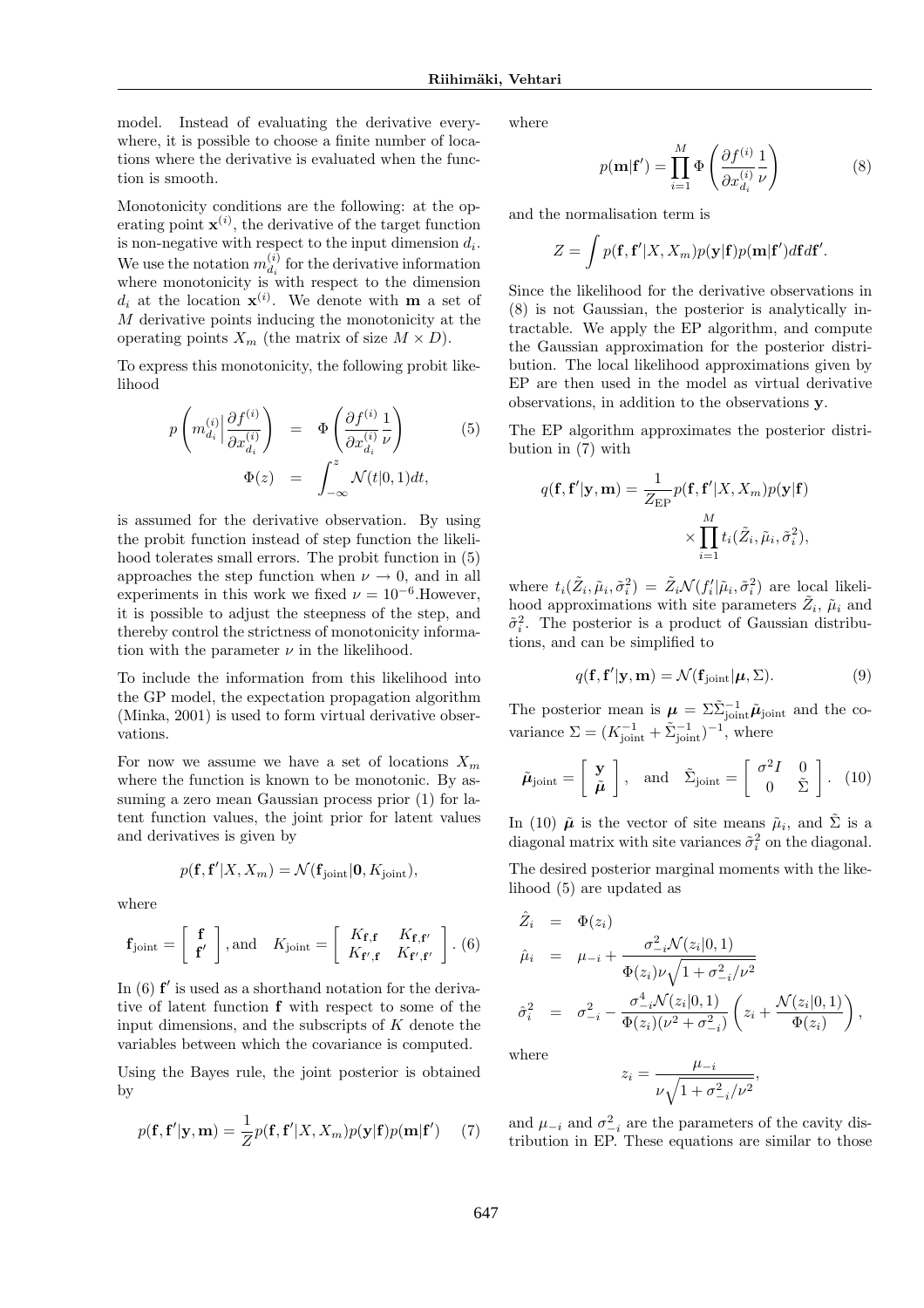of binary classification with the probit likelihood, and the EP algorithm is otherwise similar as presented, for example, in chapter 3 of (Rasmussen and Williams, 2006).

The normalisation term is approximated with EP as

$$
Z_{\rm EP} = q(\mathbf{y}, \mathbf{m}|X, X_m, \boldsymbol{\theta})
$$
  
\n
$$
= \int p(\mathbf{f}, \mathbf{f}'|X, X_m) p(\mathbf{y}|\mathbf{f}) \prod_{i=1}^M t_i(\tilde{Z}_i, \tilde{\mu}_i, \tilde{\sigma}_i^2) d\mathbf{f} d\mathbf{f}'
$$
  
\n
$$
= \int \mathcal{N}(\mathbf{f}_{\text{joint}}|\boldsymbol{\mu}, \Sigma) d\mathbf{f} d\mathbf{f}' Z_{\text{joint}}^{-1} \prod_{i=1}^M \tilde{Z}_i
$$
  
\n
$$
= Z_{\text{joint}}^{-1} \prod_{i=1}^M \tilde{Z}_i,
$$

where the normalisation term of the product of Gaussians is

$$
Z_{\text{joint}}^{-1} = (2\pi)^{-(N+M)/2} |K_{\text{joint}} + \tilde{\Sigma}_{\text{joint}}|^{-1/2}
$$

$$
\times \exp\left(-\frac{1}{2}\tilde{\boldsymbol{\mu}}_{\text{joint}}^T (K_{\text{joint}} + \tilde{\Sigma}_{\text{joint}})^{-1} \tilde{\boldsymbol{\mu}}_{\text{joint}}\right),
$$

and the remaining terms  $\tilde{Z}_i$  are the normalisation constants from EP.

In the computations we use the logarithm of the normalisation term, and after the convergence of EP, the approximation for the logarithm of marginal likelihood is computed as

$$
\log Z_{\rm EP} = -\frac{1}{2} \log |K_{\rm joint} + \tilde{\Sigma}_{\rm joint}|
$$
  

$$
- \frac{1}{2} \tilde{\mu}_{\rm joint}^T (K_{\rm joint} + \tilde{\Sigma}_{\rm joint})^{-1} \tilde{\mu}_{\rm joint} + \sum_{i=1}^M \frac{(\mu_{-i} - \tilde{\mu}_i)^2}{2(\sigma_{-i}^2 + \tilde{\sigma}_i^2)}
$$
  

$$
+ \sum_{i=1}^M \log \Phi \left( \frac{\mu_{-i}}{\nu \sqrt{1 + \sigma_{-i}^2/\nu^2}} \right) + \frac{1}{2} \sum_{i=1}^M \log(\sigma_{-i}^2 + \tilde{\sigma}_i^2).
$$

The values for the hyperparameters are found by optimising the logarithm of the joint marginal likelihood approximation for the observations and derivative information. To use the virtual derivative samples in the GP model predictions, the approximative predictive mean and variance for the latent variable can be computed with

$$
E[f^*|\mathbf{x}^*, \mathbf{y}, X, \mathbf{m}, X_m] = K_{*, \mathbf{f}_{\text{joint}}}(K_{\text{joint}} + \tilde{\Sigma}_{\text{joint}})^{-1} \tilde{\boldsymbol{\mu}}_{\text{joint}}
$$
  
Var[f^\*|\mathbf{x}^\*, \mathbf{y}, X, \mathbf{m}, X\_m] = K\_{\*, \*} - K\_{\*, \mathbf{f}\_{\text{joint}}}  

$$
\times (K_{\text{joint}} + \tilde{\Sigma}_{\text{joint}})^{-1} K_{\mathbf{f}_{\text{joint}, *}}
$$

analogously to the standard GP prediction equations (3) and (4).

In classification examples, we assume the probit likelihood for class observations

$$
p(\mathbf{c}|\mathbf{f}) = \prod_{i=1}^{N} \Phi(f^{(i)}c^{(i)}),
$$

where now  $c^{(i)} = \{-1,1\}$  describes the two output classes. We apply the expectation propagation algorithm for both the class observations and virtual derivative observations. EP approximates the joint posterior of  $f$  and  $f'$  similarly to the regression case in  $(9)$ , except that the vector of observations y, and noise  $\sigma^2 I$  in (10) are now replaced with site approximations  $\tilde{\mu}_{\text{class}}$  and  $\tilde{\Sigma}_{\text{class}}$ , denoting the mean and variance site terms given by EP, and associated with class observations.

The parameter  $\nu$  in likelihood for virtual derivative observation causes the desired posterior marginal moments to be computed slightly differently, depending on whether the moments are computed for class observations or derivative observations. For class observations, the moments are given, for example, in chapter 3 of (Rasmussen and Williams, 2006), and for virtual derivative observations moments are computed as in the regression case.

The values for the hyperparameters are found by optimising the joint marginal likelihood approximation of class observations and virtual derivative observations. The normalisation term is computed as in regression, except that again **y** and noise  $\sigma^2 I$  in (10) are replaced with site terms  $\tilde{\mu}_{\text{class}}$  and  $\tilde{\Sigma}_{\text{class}}$ . Furthermore, in the computation of the normalisation of joint posterior, the normalisation site terms  $\tilde{Z}_{\text{class}}$  of class observations are also taken into account.

In classification, the predictions for the latent values using the class observations and virtual derivative observations are made by using the extended vector of site means and extended covariance matrix having site variances on the diagonal.

## 3.1 PLACING THE VIRTUAL DERIVATIVE POINTS

In low dimensional problems the derivative points can be placed on a grid to approximate monotonicity. A drawback is that the number of grid points increases exponentially with regard to the number of input dimensions. In higher dimensional cases the distribution  $f$  for X can be assumed to be the empirical distribution of observations  $X$ , and the virtual points can be chosen to be at the unique locations of the observed input data points. Alternatively, a random subset of points from the empirical distribution can be chosen.

If the distance between derivative points is short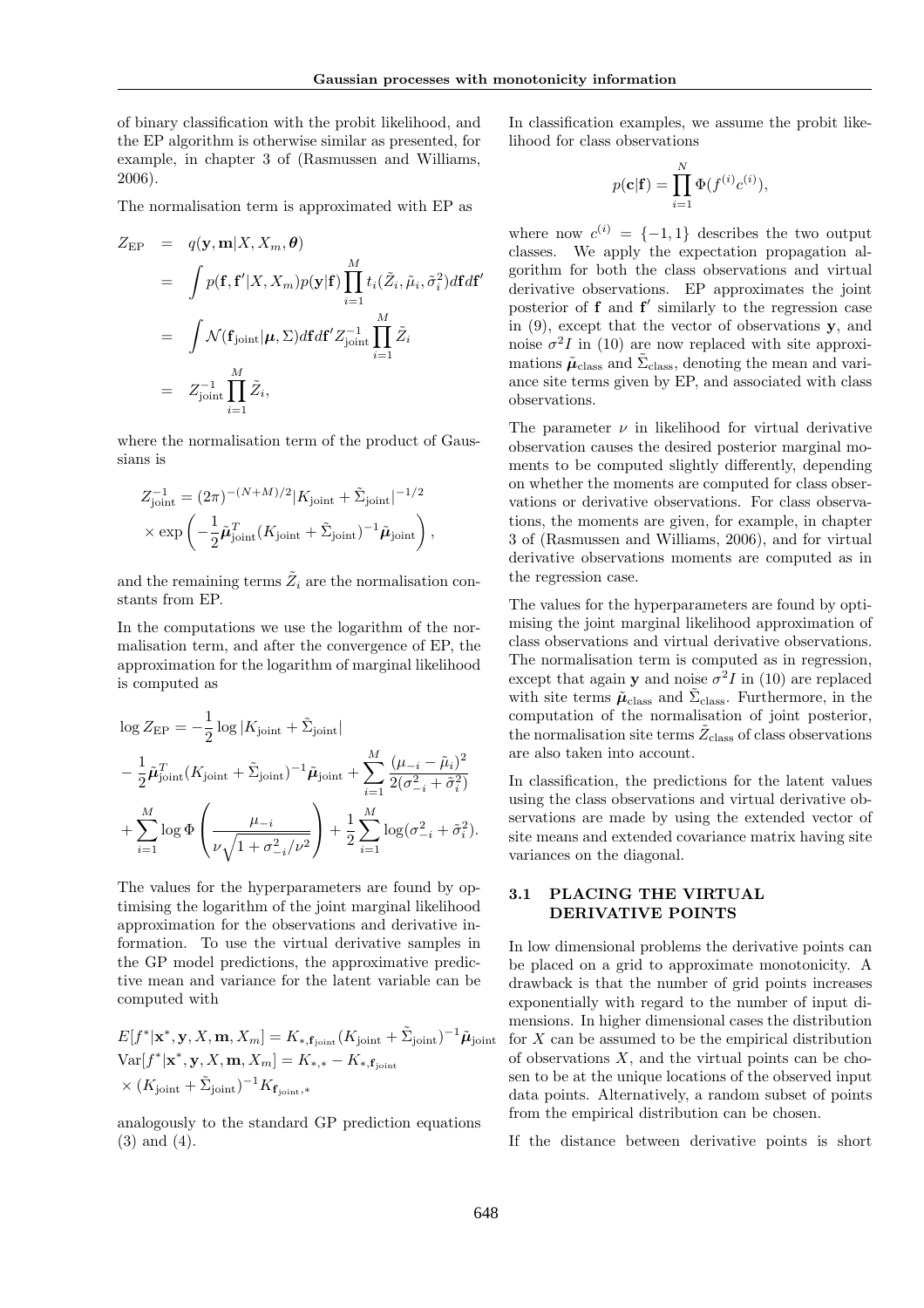enough compared to the lengthscale, then monotonicity information affects also between the virtual points according to the correlation structure. Due to the computational scaling  $\mathcal{O}((N+M)^3)$ , it may be necessary to use a smaller number of derivative points. In such a case, a general solution is to use the GP predictions about the values of derivatives at the observed unique data points. The probability of the derivative being negative is computed, and at the locations where this probability is high, virtual derivative points are placed. After conditioning on the virtual data points, the new predictions for the derivative values at the remaining unique observed points can be computed, and virtual derivative points can be added, moved or removed if needed. This iteration can be continued to assure monotonicity at the interesting regions.

To place the virtual derivative points between the observed data points, or outside the convex hull of the observed X, a more elaborate distribution model for  $X$  is needed. Again, the probability of derivative being negative can easily be computed, and more virtual derivative points can be placed on locations where this probability is high.

## 4 EXPERIMENTAL RESULTS

#### 4.1 DEMONSTRATION

An example of Gaussian process regression with monotonicity information is shown in Figure 1. Subfigure (a) illustrates the GP prediction (mean  $+$  95% interval) without monotonicity information, with hyperparameter values found by optimising the marginal likelihood. Subfigures (b) and (c) show the predictions with monotonicity information, with hyperparameter values that maximise the approximation of the joint marginal likelihood. Short vertical lines in (b) and (c) are the locations of virtual derivative points. In Subfigure (b), the locations of virtual points are found by choosing a subset amongst the observed data points, on the locations where the probability of derivative being negative is large before conditioning to any monotonicity information (the derivative seen in Subfigure (d)). In Subfigure (c) the virtual points are placed on a grid. The predictions in (b) and (c) are similar, and (e) and (f) illustrate the corresponding derivatives of the latent functions. Since the probability of derivative being negative in (e) and (f) at the observed data range is very low, adding more virtual derivative points is unnecessary.

The effect of the monotonicity information is illustrated also in Figure 2. Subfigures  $(a)-(c)$  show the case without monotonicity information: (a) shows the marginal likelihood as a function of lengthscale and noise variance parameters (signal magnitude is fixed to be one), and (b) and (c) show two different solutions (mean  $+ 95\%$  interval) at two different modes shown in (a). The mode with the shorter lengthscale and smaller noise variance (function estimate in (b)) has higher density. Subfigures (d)-(f) show the case with monotonicity information. Subfigure (d) shows the approximated marginal likelihood for the observations and virtual derivative observations. Now the mode corresponding to the longer lengthscale and the monotone function shown in (f) has much higher density. Since virtual observations are not placed densely, there is still another mode at shorter lengthscale (function estimate in (e)) although with much lower density. This shows the importance of having enough virtual observations, and this second mode would eventually vanish if the number of virtual observations would be increased.

#### 4.2 ARTIFICIAL EXAMPLES

We test the Gaussian process model with monotonicity information by performing simulation experiments on four artificial data sets. We consider the following functions:

- (a)  $f(x) = 0$  if  $x < 0.5$ ,  $f(x) = 2$  if  $x > 0.5$  (step);
- (b)  $f(x) = 2x$  (linear);
- (c)  $f(x) = \exp(1.5x)$  (exponential);
- (d)  $f(x) = 2/{1 + \exp(-8x + 4)}$  (logistic),

and draw observations from the model  $y_i = f(x_i) + \epsilon_i$ , where  $x_i$  and  $\epsilon_i$  are i.i.d. samples from the uniform distribution  $U(x_i|0,1)$ , and from the Gaussian  $\mathcal{N}(\epsilon_i|0,1)$ . We normalise  $x$  and  $y$  to have mean zero and standard deviation 0.5.

For the Gaussian process with monotonicity information, we introduce 10 virtual observations spaced equally between the observed minimum and maximum values of  $x$  variable. We compare the results of the model to a Gaussian process with no monotonicity information. The performances of the models are evaluated using a root-mean-square error (RMSE). The estimates for RMSE are evaluated against true function values on 500 equally spaced x-values.

Table 1 summarises the simulation results. The results are based on simulations repeated 50 times. Two sample sizes,  $N = 100$  and  $N = 200$ , were used in the simulations. For the step function, the GP model with monotonicity information performs worse than GP without monotonicity assumption because the proposed method has tendency to favour smooth increasing functions. In a case of heavy truncation by the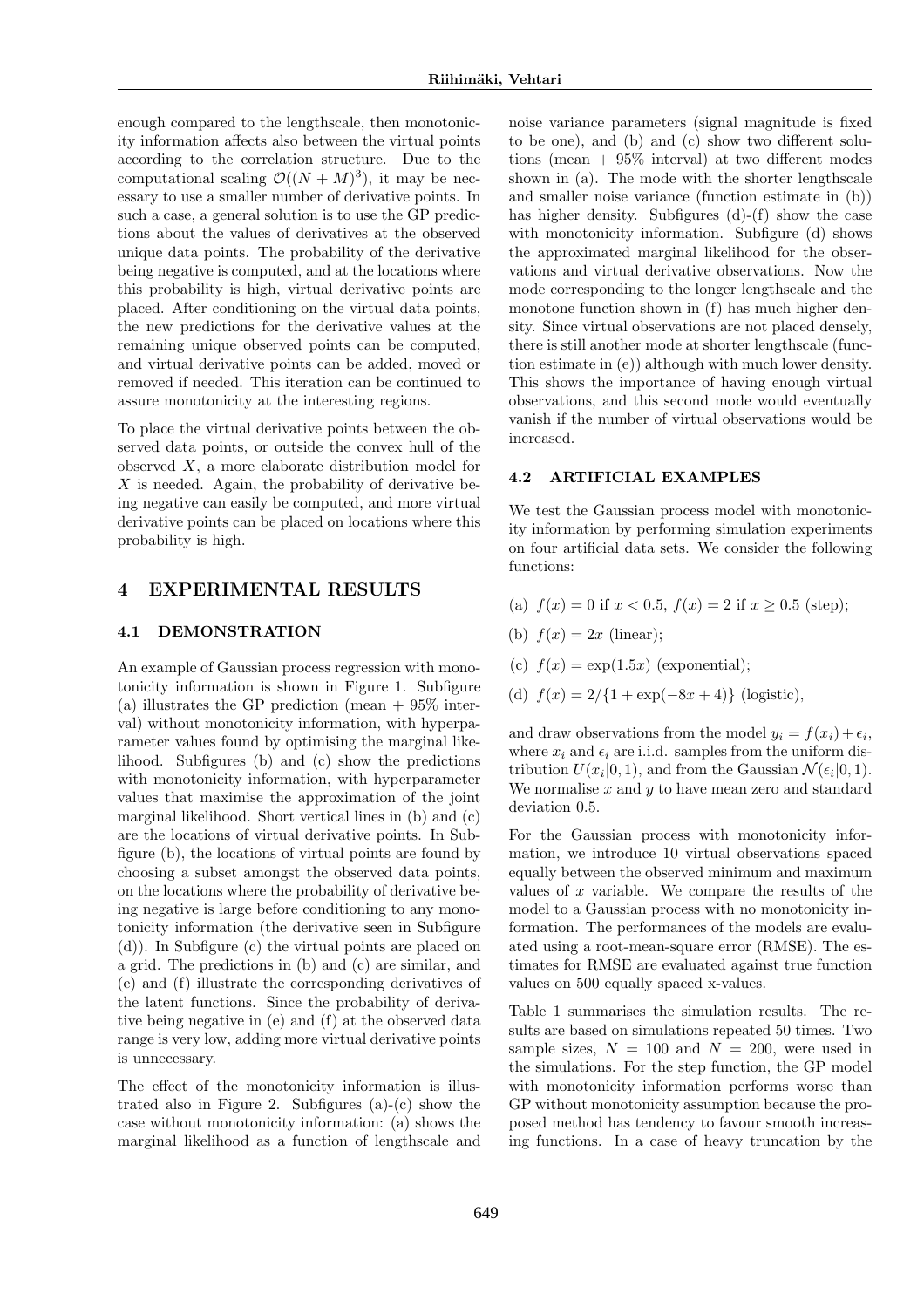

Figure 1: Example of Gaussian process solution (mean  $+ 95\%$  interval) without monotonicity information (a), and the corresponding derivative of the latent function (d). Subfigures (b) and (c) illustrate the solutions with monotonicity information, and the corresponding derivatives are shown in (e) and (f). The virtual derivative observations (shown with short vertical lines) in (b) are placed on locations where the probability of derivative being negative is large (seen in Subfigure (d)). In Subfigure (c) the derivative points are placed on a grid.



Figure 2: Contour plot of the log marginal likelihood without monotonicity information (a), and the corresponding solutions (b) and (c) at the modes. Subfigure (d) shows contour plot of the marginal likelihood with monotonicity information, and Subfigures (e) and (f) illustrate the corresponding solutions at the modes. The locations of virtual observations are shown with short vertical lines in Subfigures (e) and (f).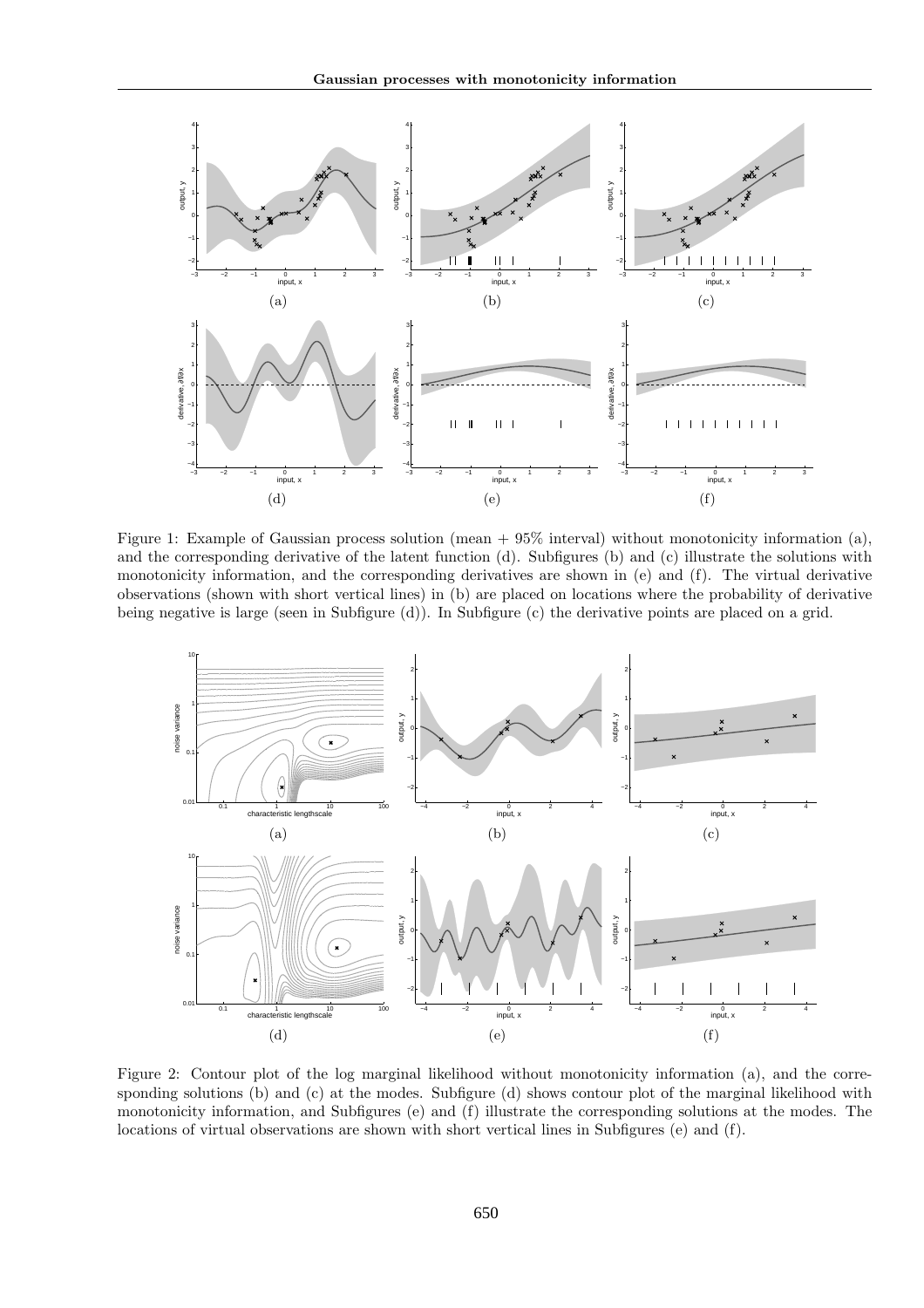| function    | root-mean-square error |          |           |          |
|-------------|------------------------|----------|-----------|----------|
|             | $N = 100$              |          | $N = 200$ |          |
|             | GP                     | GP       | GP        | GP       |
|             |                        | (monot.) |           | (monot.) |
| step        | 0.135                  | 0.176    | 0.109     | 0.167    |
| linear      | 0.091                  | 0.068    | 0.053     | 0.041    |
| exponential | 0.074                  | 0.068    | 0.054     | 0.050    |
| logistic    | 0.078                  | 0.077    | 0.060     | 0.062    |

Table 1: Root-mean-square errors for the artificial examples.

step likelihood, the result may not be well approximated with a Gaussian distribution, and thus derivative information presented by virtual observations can be slightly biased away from zero. On the other hand, the GP without monotonicity assumption estimates the step function with a shorter lengthscale producing a better fit but with wiggling behaviour. For linear and exponential functions the GP with monotonicity assumption gives better estimates, as monotonicity information favours smoother solutions and prevents the estimated functions from wiggling. In the case of 200 observations, the differences between the estimates for the two models were smaller with linear and exponential functions, as the possibility of overfit decreases. For logistic function both models gave similar results.

### 4.3 MODELLING RISK OF INSTITUTIONALISATION

In this section we report the results of assessing the institutionalisation risk of users of communal elderly care services. The risk of institutionalisation was modelled using data produced from health care registers, and the aim was to study whether a patient becomes institutionalised or not during the next three months. The actual study population consisted of patients over 65 years in the city of Vantaa during 2001–2004. In this study the following seven variables were used as predictors: age, whether the patient had nursing home periods, whether the patient had activities of daily living (ADL) evaluation, maximum memory problem score, maximum behavioral symptoms score, maximum number of daily home care visits, and number of days in hospital. Since only a small number of institutionalisation events were available in the whole data set, the training data was balanced such that approximately half of the patients institutionalised. The training data set consisted of 1222 observations.

Classification was done using a Gaussian process binary classification model with the probit likelihood function, and the squared exponential covariance function (with an individual lengthscale parameter for each input variable). We modelled the risk of institutionalisation with a GP where no information about monotonicity with respect to any of the covariates was assumed. This model was compared to a GP model where monotonicity information was added such that the institutionalisation risk was assumed to increase as a function of age. Virtual observations were placed at the unique locations of the input training data points.

To test the predictive abilities of these two GP models, receiver operating characteristic (ROC) curves were computed for younger and older (the oldest third) age groups using an independent test data of 20000 observation periods. The predictive performances of the models were similar for the younger age group but the GP model with monotonicity information gave better predictions for the older age group (Figure 3). As age increases, the data becomes more scarce and monotonicity assumption more useful.

We also studied the effect of monotonicity information in the model by comparing the predicted risks of institutionalisation as a function of age and different daily home care levels. The predictions for a low-risk subgroup are shown in Figure 4. The GP model without monotonicity information gives a slight decrease for the institutionalisation risk for patients over 80 (Subfigure (a)), whereas the GP model with monotonicity information gives smoother results (Subfigure (b)), suggesting more realistic estimates.



Figure 3: ROC curves for the probability of institutionalisation of elderly.

## 5 CONCLUSION

We have proposed a method for introducing monotonicity information to a nonparametric Gaussian process model. The monotonicity information is set us-